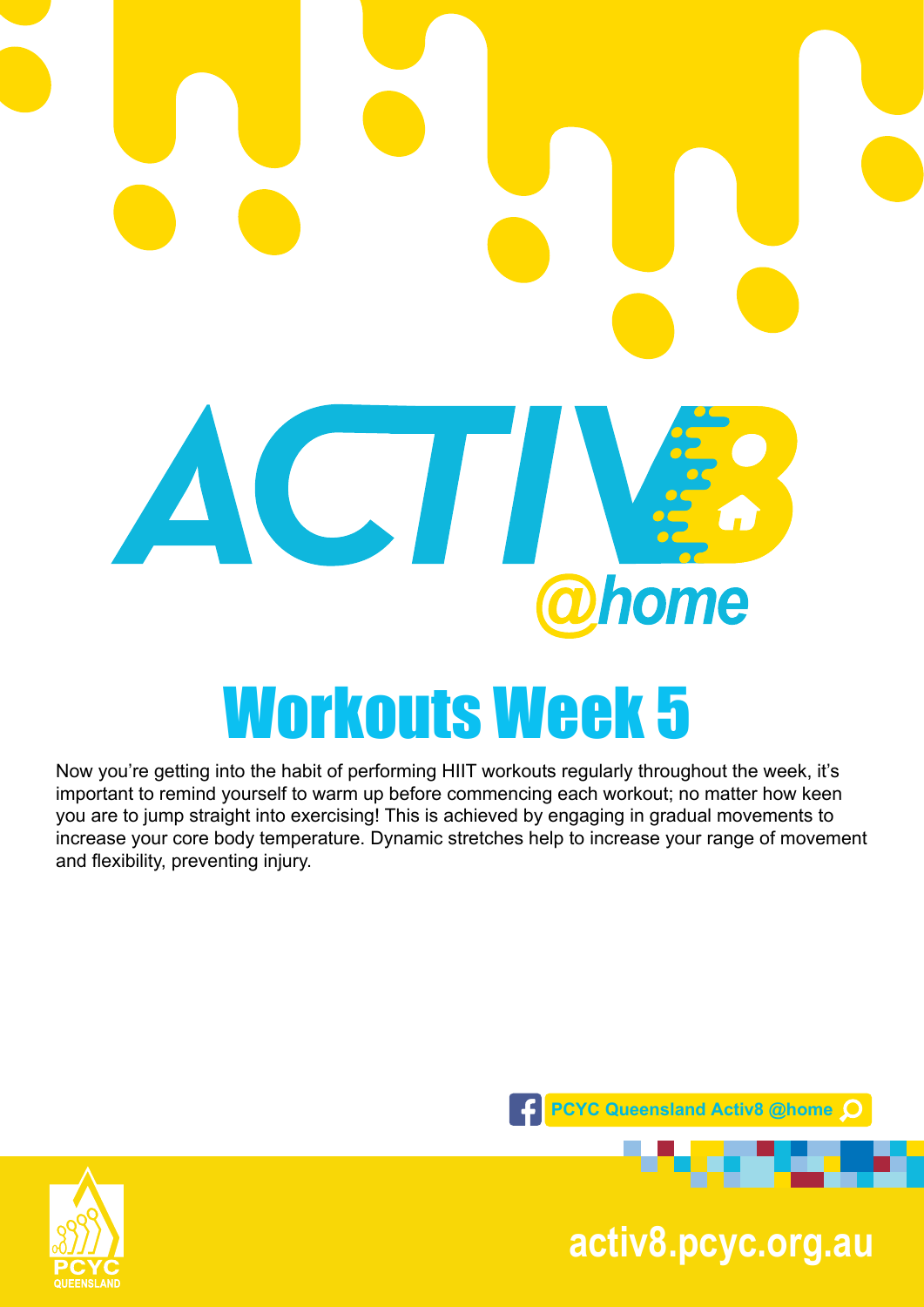

Use a yoga or exercise mat, if possible, to perform push ups, tricep push ups, push ups with rotation, crunches, regular planks, as well as left or right side planks. Complete both left and right split squats using a suitably sturdy structure, which can safely take the weight of your body; such as a low brick wall in a courtyard, or a strong, wooden coffee table.

| <b>Day 1 Exercises</b>    | <b>Interval</b> | <b>Seconds</b> | $\checkmark$ |
|---------------------------|-----------------|----------------|--------------|
| Star Jumps                | <b>Work</b>     | 30             |              |
|                           | Rest            | 10             |              |
| <b>Wall Squats</b>        | <b>Work</b>     | 30             |              |
|                           | Rest            | 10             |              |
| Push Ups                  | <b>Work</b>     | 30             |              |
|                           | Rest            | 10             |              |
| Crunches                  | Work            | 30             |              |
|                           | Rest            | 10             |              |
| <b>Alternating Lunges</b> | <b>Work</b>     | 30             |              |
|                           | Rest            | 10             |              |
|                           | <b>Work</b>     | 30             |              |
| Squats                    | Rest            | 10             |              |
|                           | Work            | 30             |              |
| <b>Tricep Push Ups</b>    | Rest            | 10             |              |
| Plank                     | <b>Work</b>     | 30             |              |
|                           | Rest            | 10             |              |
| <b>High Knees</b>         | <b>Work</b>     | 30             |              |
|                           | Rest            | 10             |              |
| Left Split Squat          | <b>Work</b>     | 15             |              |
| <b>Right Split Squat</b>  | <b>Work</b>     | 15             |              |
|                           | Rest            | 10             |              |
| Push Up with Rotation     | Work            | 30             |              |
|                           | Rest            | 10             |              |
| Left Side Plank           | <b>Work</b>     | 15             |              |
| <b>Right Side Plank</b>   | Work            | 15             |              |
|                           | Rest            | 180            |              |
| <b>Rounds</b>             | $\overline{2}$  |                |              |

**F PCYC Queensland Activ8 @home Q** 



**pcyc.org.au**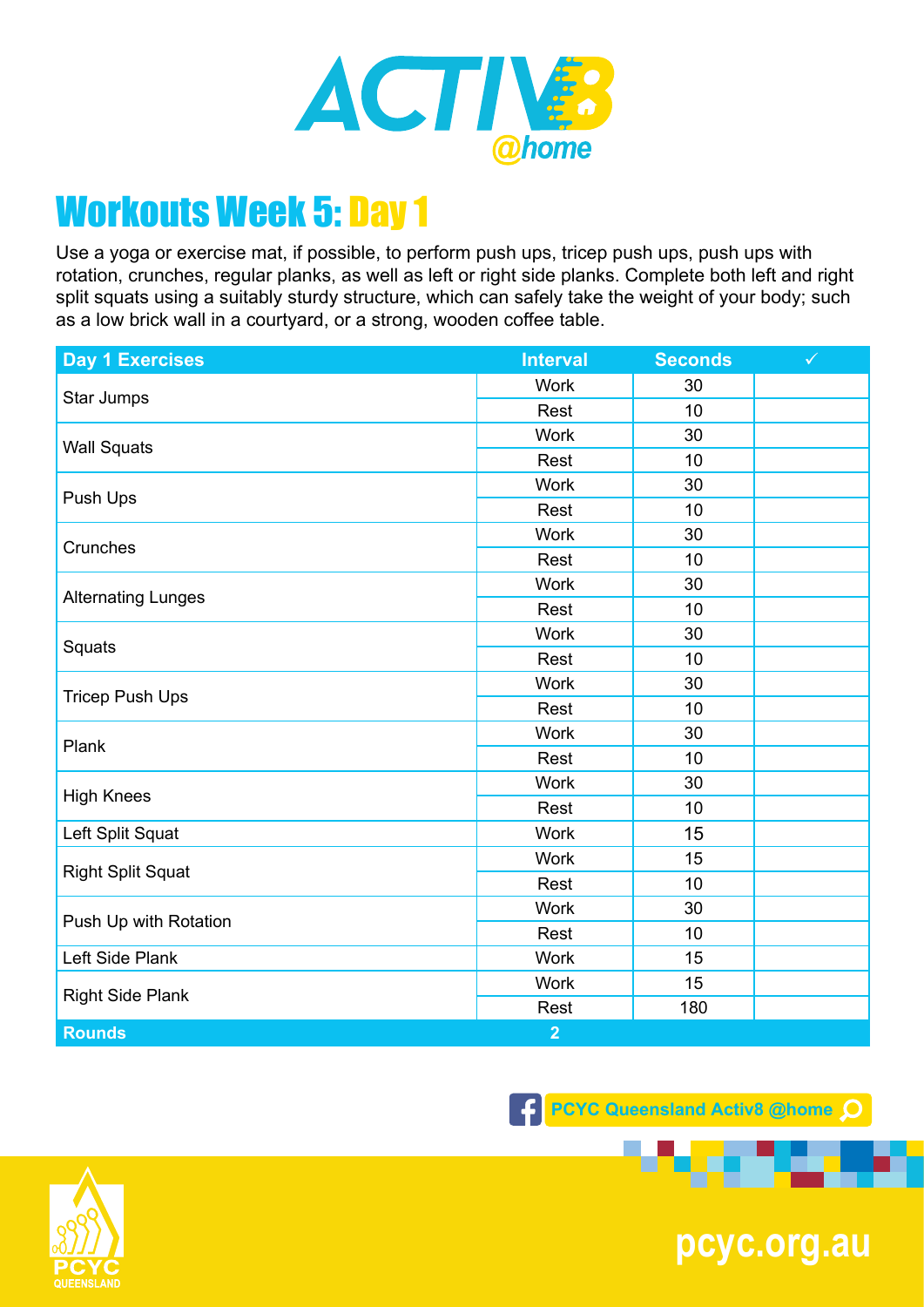

After doing so many different variations of push ups yesterday, your muscles definitely deserve a break!

Can't wait to keep training? Check out the [PCYC Queensland Activ8 @home Facebook Group](https://www.facebook.com/groups/2652320985090996/) for daily challenges, innovative exercise ideas and fitness inspiration!



**pcyc.org.au activ8.pcyc.org.au**

. . .

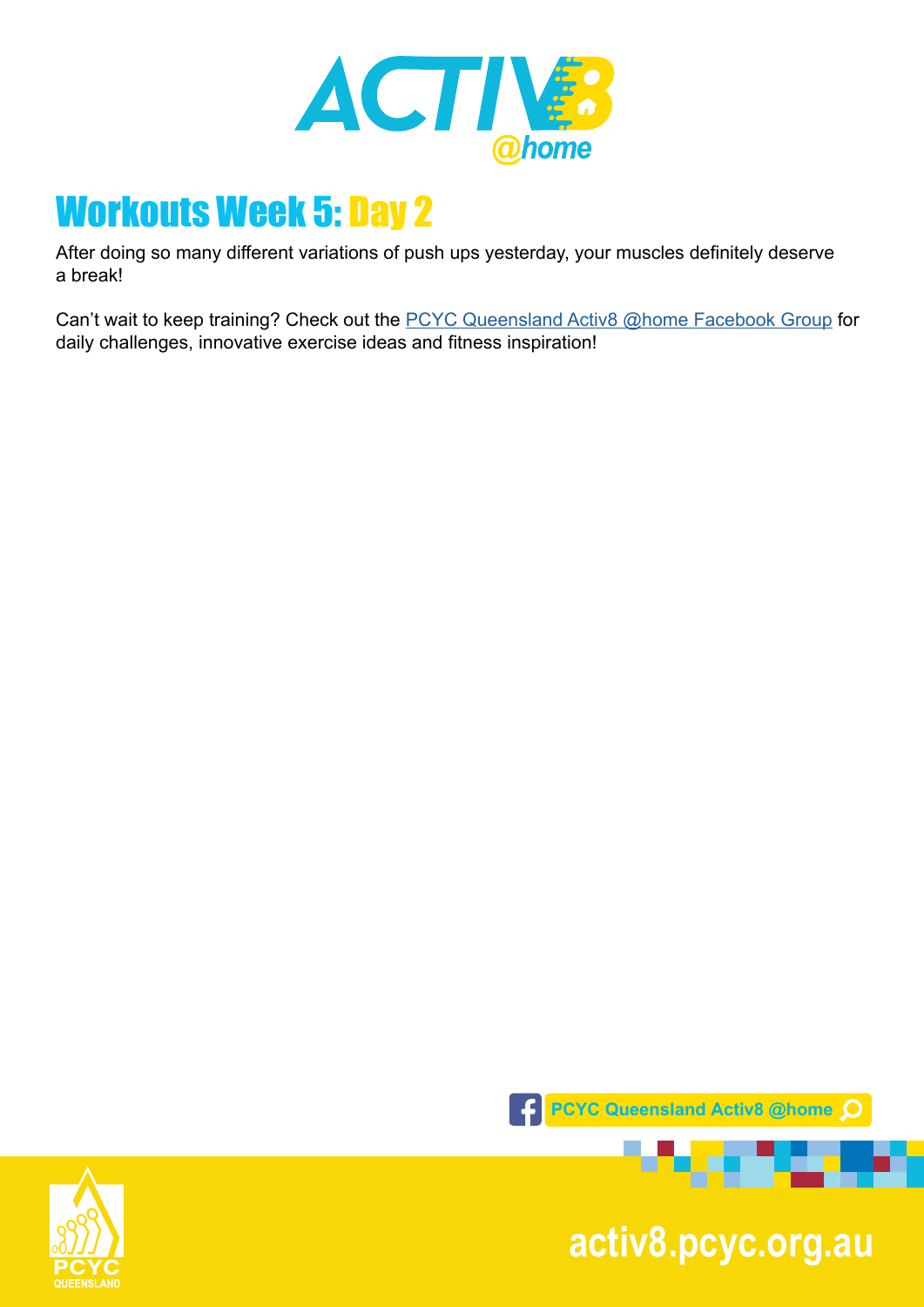

Consider using a marker, such as a cone, or another stationary object without sharp edges for safety, such as a water bottle when doing shuttle runs. Conduct mountain climbers over an exercise mat, or carpeted area for extra cushioning.

| <b>Day 3 Exercises</b>   | <b>Interval</b>         | <b>Seconds</b> | $\checkmark$ |
|--------------------------|-------------------------|----------------|--------------|
| 10m Shuttle Runs         | <b>Work</b>             | 45             |              |
|                          | Rest                    | 15             |              |
| <b>Mountain Climbers</b> | <b>Work</b>             | 45             |              |
|                          | Rest                    | 15             |              |
| 10m Bear Crawl           | <b>Work</b>             | 45             |              |
|                          | Rest                    | 15             |              |
| <b>Mountain Climbers</b> | <b>Work</b>             | 45             |              |
|                          | Rest                    | 15             |              |
| 10m Walking Lunges       | <b>Work</b>             | 45             |              |
|                          | Rest                    | 15             |              |
|                          | Work                    | 45             |              |
| <b>Mountain Climbers</b> | Rest                    | 15             |              |
| <b>Burpees</b>           | <b>Work</b>             | 45             |              |
|                          | Rest                    | 15             |              |
|                          | Work                    | 45             |              |
| <b>Mountain Climbers</b> | Rest                    | 15             |              |
| 10m Spiderman Crawls     | Work                    | 45             |              |
|                          | Rest                    | 15             |              |
| <b>Mountain Climbers</b> | <b>Work</b>             | 45             |              |
|                          | Rest                    | 15             |              |
| 10m Gorilla Crawls       | <b>Work</b>             | 45             |              |
|                          | Rest                    | 15             |              |
| <b>Mountain Climbers</b> | <b>Work</b>             | 45             |              |
|                          | Rest                    | 180            |              |
| <b>Rest</b>              | $\overline{\mathbf{3}}$ |                |              |

**F** PCYC Queensland Activ8 @home



**pcyc.org.au activ8.pcyc.org.au**

. . .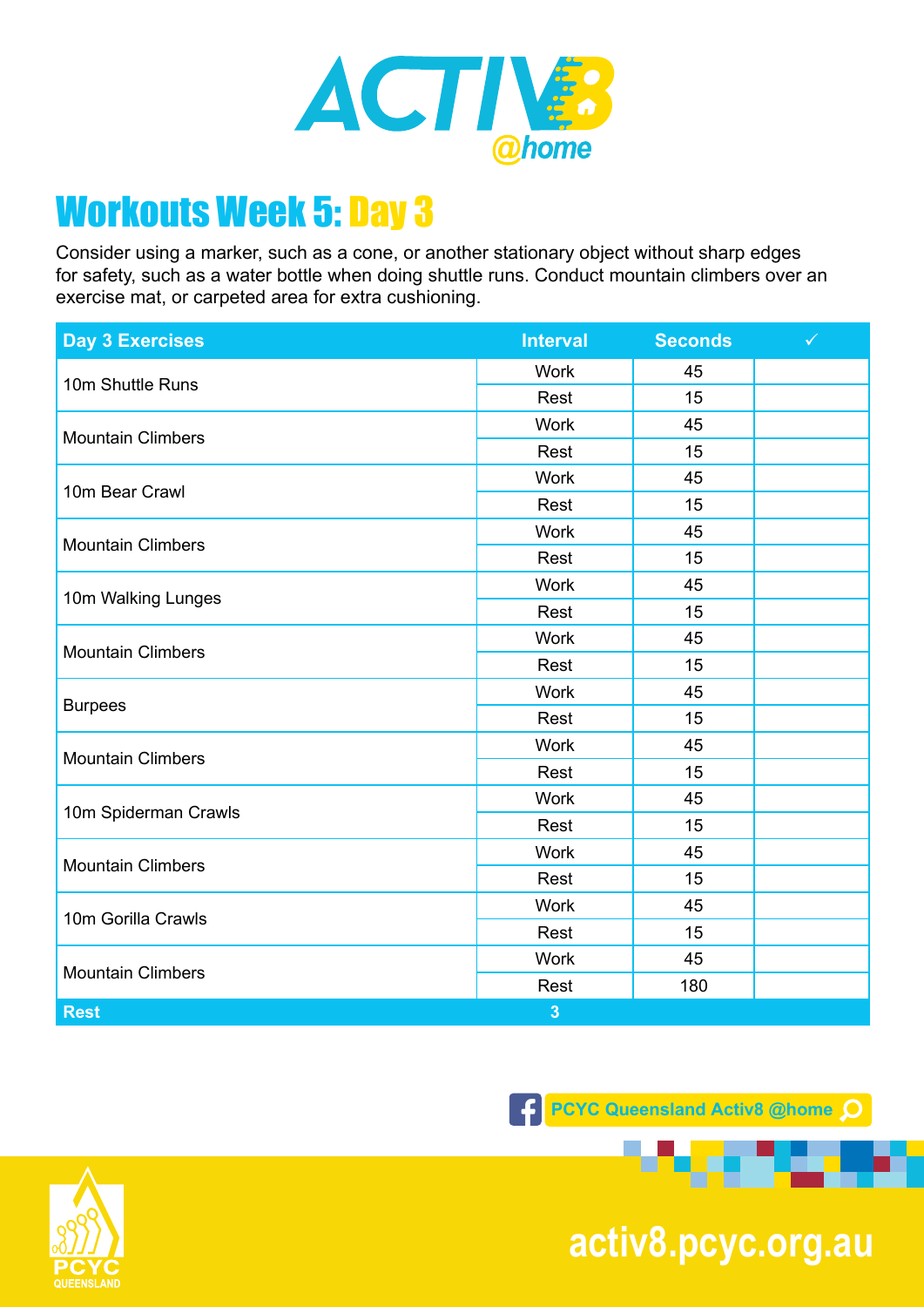

Give your muscles time to recover by taking a rest day.

Can't wait to keep training? Check out the **PCYC Queensland Activ8 @home Facebook Group** for daily challenges, innovative exercise ideas and fitness inspiration!



**pcyc.org.au activ8.pcyc.org.au**

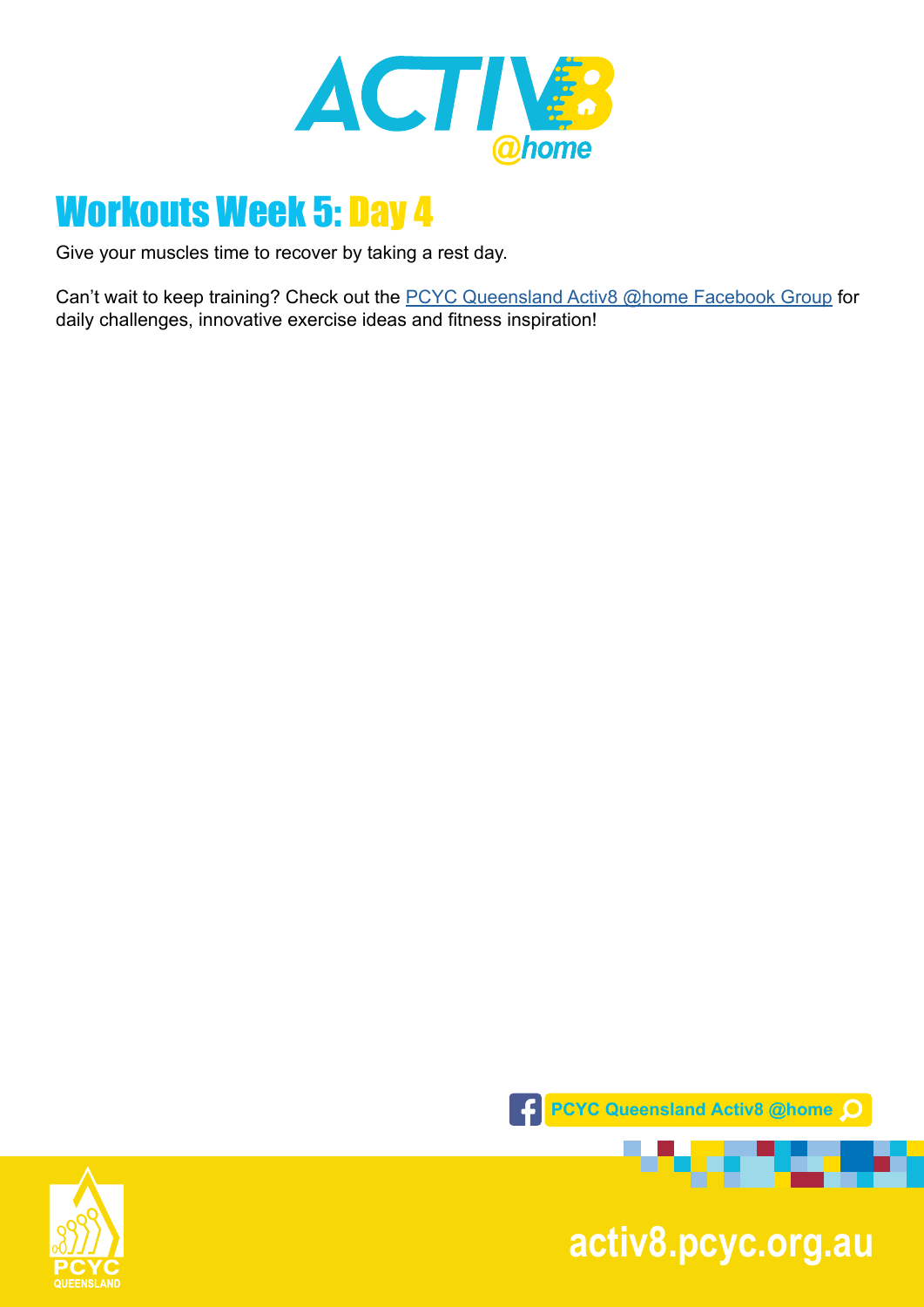

Ensure you wear appropriate running shoes when performing shuttle runs and forward toe taps to prevent injury.

| <b>Day 5 Exercises</b>                          | <b>Interval</b> | <b>Seconds</b> |  |
|-------------------------------------------------|-----------------|----------------|--|
| 10m Shuttle Runs with 2 Squat Jumps at each end | <b>Work</b>     | 120            |  |
|                                                 | Rest            | 60             |  |
| Forward Toe Taps                                | <b>Work</b>     | 120            |  |
|                                                 | Rest            | 60             |  |
| 10m Shuttle Runs with 2 Squat Jumps at each end | <b>Work</b>     | 120            |  |
|                                                 | Rest            | 60             |  |
| Forward Toe Taps                                | <b>Work</b>     | 120            |  |
|                                                 | Rest            | 60             |  |
| 10m Shuttle Runs with 2 Squat Jumps at each end | <b>Work</b>     | 120            |  |
|                                                 | Rest            | 60             |  |
| Forward Toe Taps                                | <b>Work</b>     | 120            |  |
|                                                 | Rest            | 180            |  |
| <b>Rounds</b>                                   | $\overline{2}$  |                |  |





**pcyc.org.au activ8.pcyc.org.au**

. . .

.er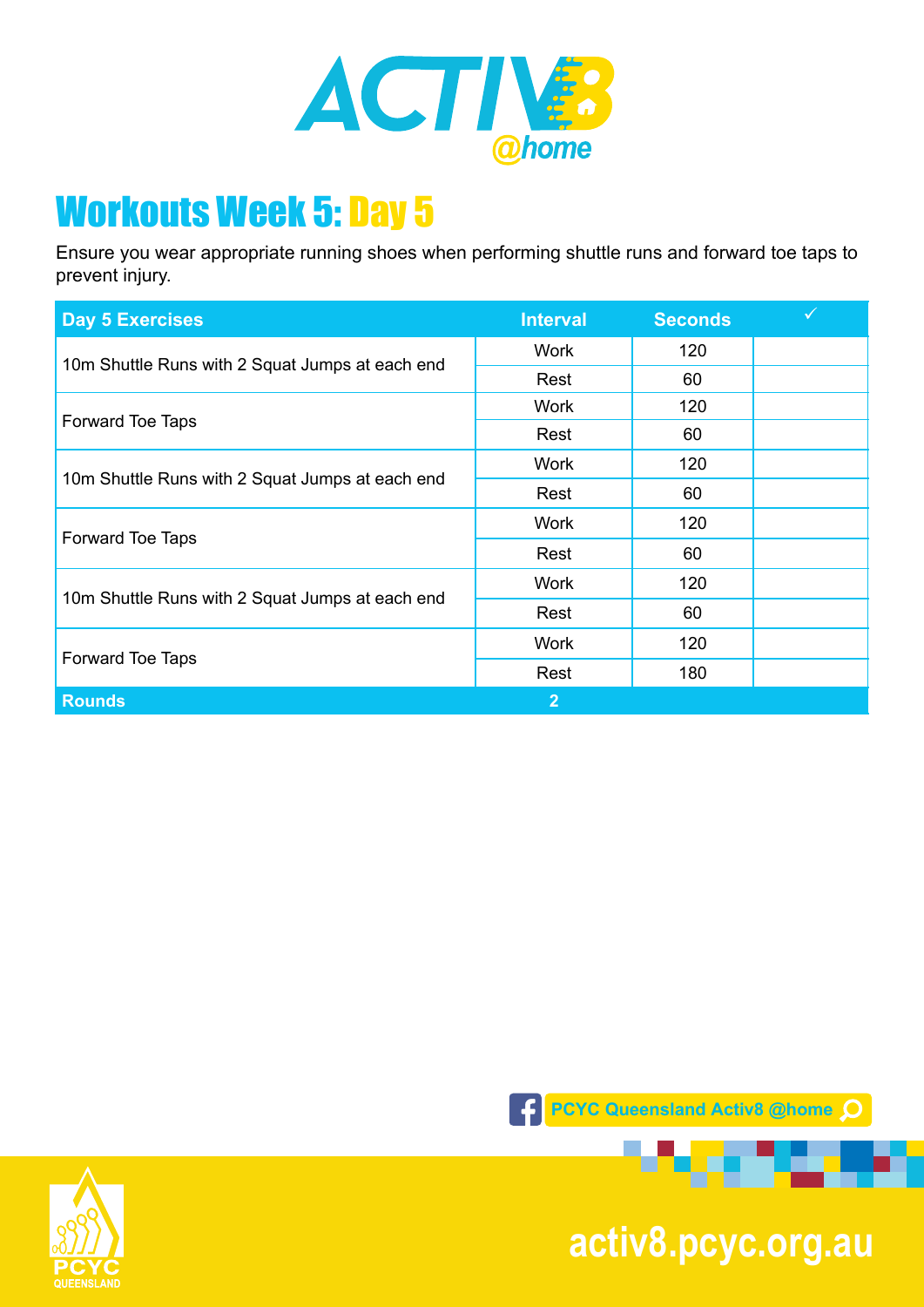

Don't forget to complete some static stretches, to prevent muscle soreness, after yesterday's HIIT workout.

Can't wait to keep training? Check out the **PCYC Queensland Activ8 @home Facebook Group** for daily challenges, innovative exercise ideas and fitness inspiration!